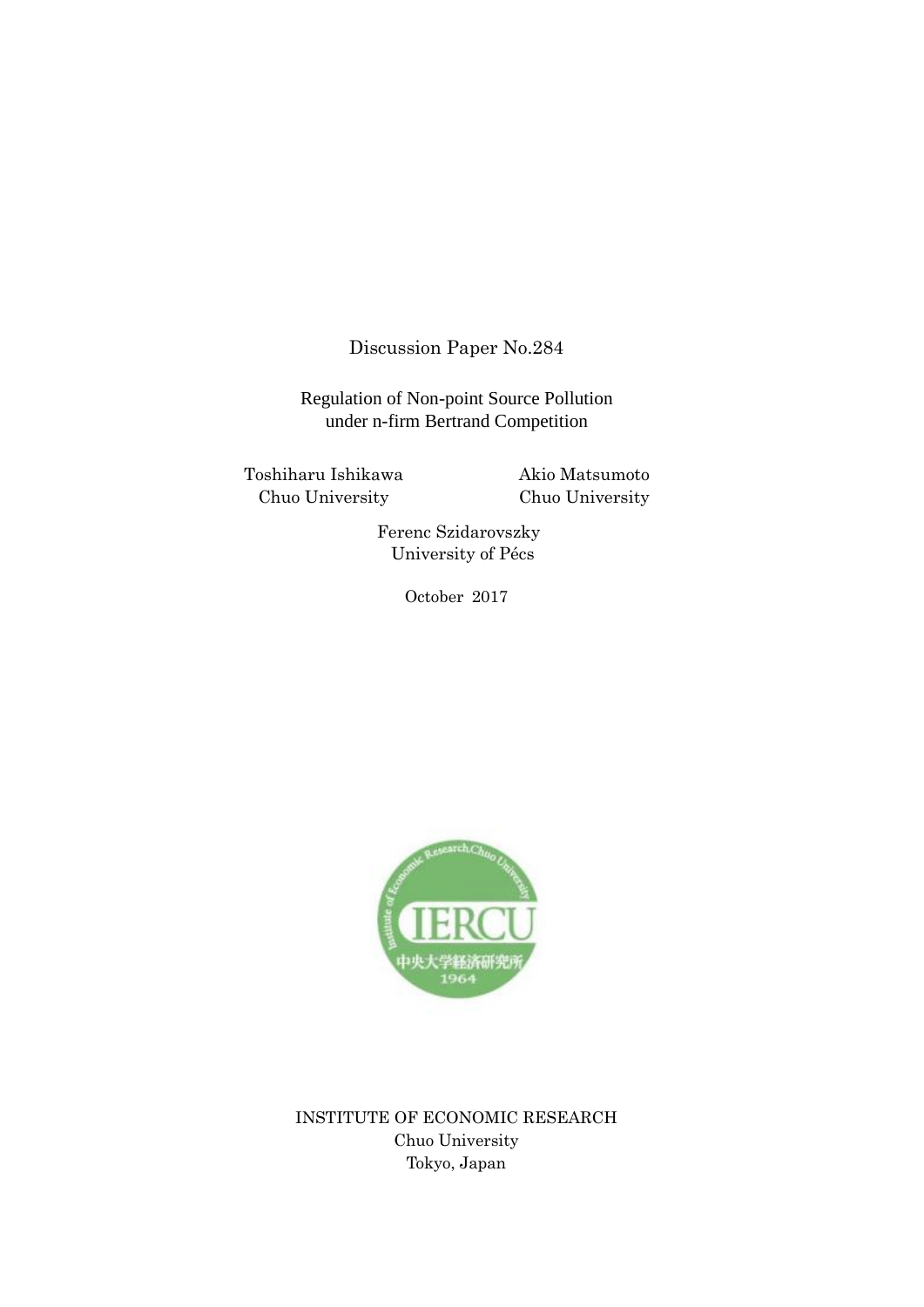# Regulation of Non-point Source Pollution under  $n$ -firm Bertrand Competition

Toshiharu Ishikawa,<sup>†</sup> Akio Matsumoto,<sup>‡</sup> Ferenc Szidarovszky<sup>§</sup>

#### Abstract

This study demonstrates the conditions under which an increase in the ambient charge positively or negatively a§ects the total level of non-point source pollutions. For this purpose, an  $n$ -firm Bertrand framework is used in which goods are differentiated and the corresponding price functions are linear. It is shown first that the effect is definitely negative in duopoly and triopoly and second that, for  $n \geq 4$ , the sign of the effect depends on the number of the firms involved and the degree of substitutability.

Keywords: Non-point source pollution, Environmental polity, Ambient charge, n-firm Bertrand competition, Good-natured effect, Perverse effect.

The authors highly acknowledge the Önancial supports from the MEXT-Supported Program for the Strategic Research Foundation at Private Universities 2013-2017, the Japan Society for the Promotion of Science (Grant-in-Aid for Scientific Research (C), 16K03556 and 17k03712) add Chuo University (Joint Research Grant). The usual disclaimer applies.

yProfessor, Department of Economics, Senior Researcher, International Center for further Development of Dynamic Economic Research, Chuo University, 742-1, Higashi-Nakano, Hachio ji, Tokyo, 192-0393, ishiy@tamacc.chuou.ac.jp

<sup>&</sup>lt;sup>‡</sup>Professor, Department of Economics, Senior Researcher, International Center for further Development of Dynamic Economic Research, Chuo University, 742-1, Higashi-Nakano, Hachioji, Tokyo, 192-0393, akiom@tamacc.chuou.ac.jp

<sup>&</sup>lt;sup>§</sup>Professor, Department of Applied Mathematics, University of Pécs, Ifjúság u. 6., H-7624, Pécs, Hungary, szidarka@gmail.com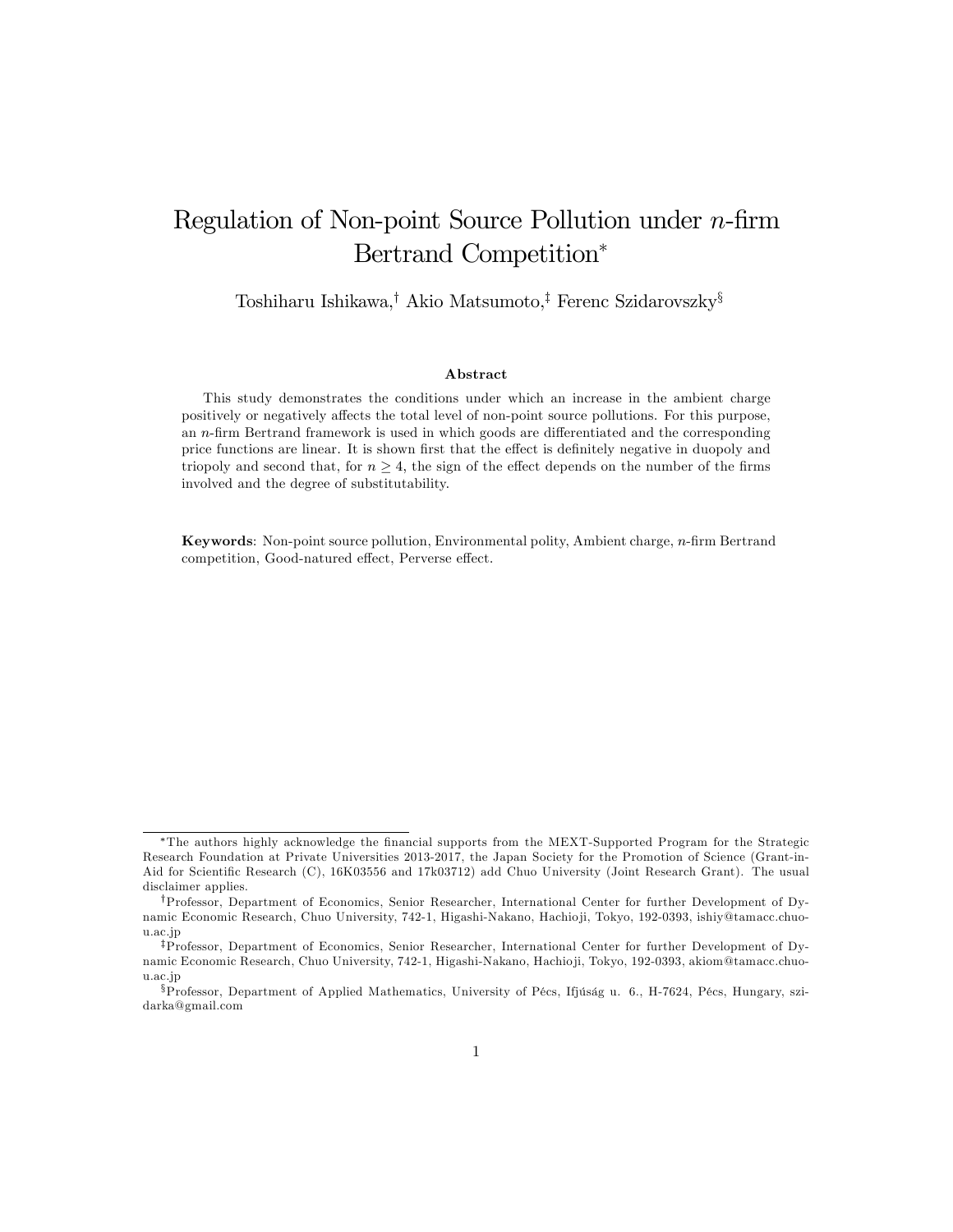### 1 Introduction

Concerning non-point source (NPS) pollution, the regulator can measure the ambient concentration of pollutants, knows all potential polluters involved in emissions, however, is unable to identity individual contributions to the total pollution. It could be very difficult or costly to monitor at the point of origin as well as to measure the individual emissions with sufficient accuracy. In consequence of the informational asymmetries between the regulator and the polluters, traditional environmental policy instruments such as emission taxes or tradable quotas cannot be used to regulate NPS pollution. An ambient charge or tax, advocated by Segerson (1988), is an environmental policy instrument designed to link with observation of NPS pollution. The regulator announces the charge or tax and a cut-off level of ambient concentration. If the deviation between the observed level and the cut-off level is positive, then all potential polluters pay a tax proportional to the deviation. If negative, then they receive a subsidy of a fixed proportion of the deviation. This study focuses attention on whether the ambient charge scheme can control NPS pollution under imperfect competition.

In a Cournot framework, it has been demonstrated that an increase of the ambient charge decreases the total level of NPS pollution, which will be called a "good-natured" effect. See Raju and Ganguli (2012) for a duopoly case and Matsumoto et al. (2017a) for an n-firm case. This finding indicates that environmental policy such as the ambient charge can control NPS pollutions in a Cournot market or industry. Furthermore, Ganguli and Raju (2013) study the ambient charge effect in a Bertrand duopoly and numerically exhibit a "perverse" effect that an increase in the ambient charge may lead to larger NPS pollutions in ala Cournot market. On the other hand, Matsumoto et al. (2017b) analytically show an opposite result in the same duopoly setting that a higher charge can decrease the total level of pollutions. In the existing literature, however, it has not been revealed yet whether the ambient charge can be effective in a  $n$ -firm Bertrand market.

The main purpose of this study is to demonstrate the economic circumstances under which the ambient charge effect can be good-natured or perverse. As in the standard literature, we employ a  $n$ -firm linear model with product differentiation. Despite the simplicity, however, it is not easy to determine the direction of the effect because derivatives of the total pollution level with respect to the ambient charge have cumbersome forms. In order to deal with this difficulty, we introduce a special function in parameters expressing the efficiency of the abatement technology of each firm. We then demonstrate the conditions under which the ambient charge effect is positive or negative. In particular, the followings are the main results:

- $(1)$  the effect is negative in duopoly and triopoly
- $(2)$  in the Bertrand market, the sign of the effect depends on the number of the firms involved and the degree of substitutability in oligopoly with  $n \geq 4$ .

In what follows, we introduce a basic model in Section 2 and discuss our main results in Section 3. Concluding remarks are given in Section 4.

### 2 The model

The direct demand function of firm  $k$  is

$$
q_k = a - p_k + \gamma \sum_{i \neq k} p_i \text{ for } k = 1, 2, ..., n,
$$
 (1)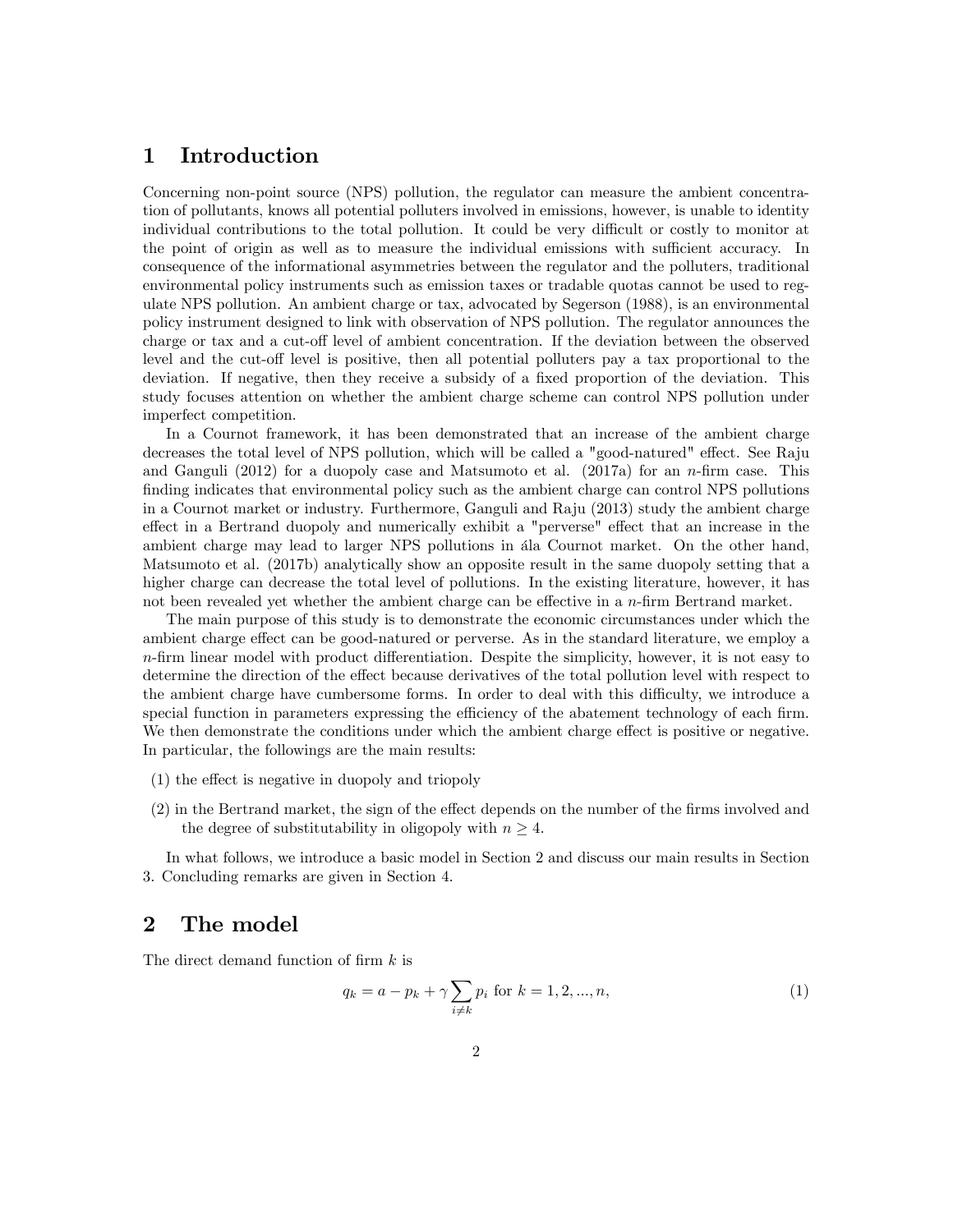where  $a > 0$  and  $\gamma$  is a parameter measuring substitutability between good k and other goods. Goods are supposed to be homogenous or perfectly substitutes if  $\gamma = 1$  and independent if  $\gamma = 0$ . To get rid of these two extreme cases, we impose the following condition.

#### Assumption 1.  $0 < \gamma < 1$ .

The profit function of firm  $k$  is

$$
\pi_k = p_k q_k - c q_k - t \left( \phi_k q_k + \sum_{i \neq k} \phi_i q_i - \bar{E} \right)
$$
\n(2)

where  $c > 0$  is the identical marginal cost of production,  $\phi_k$  is pollution abatement technology for firm k. It is assumed that  $0 \le \phi_k \le 1$  where  $\phi_k = 1$  means that firm k has the worst technology and discharges 100% pollution associated with its production and  $\phi_k = 0$  means that it has the best technology and discharges no  $(0\%)$  pollution. In addition, t is the ambient charge with  $0 \le t \le 1$ and  $\bar{E}$  is the ambient standard level, both are exogenously determined by the regulator. The total level of pollution  $E$  generated by all firms is given by

$$
E = \sum_{i=1}^{n} \phi_i q_i.
$$

According to the spirit of the ambient charge, although each firm's emission is different, each firm will pay the same fine  $t(E - \bar{E})$  if  $E - \bar{E} > 0$  and receive the same subsidy  $t(E - E)$  if  $E - \bar{E} < 0$ . Substituting  $(1)$  into  $(2)$  presents the profit in terms of prices,

$$
\pi_k = (p_k - c) \left( a - p_k + \gamma \sum_{i \neq k} p_i \right) - t \left[ \phi_k \left( a - p_k + \gamma \sum_{i \neq k} p_i \right) + \sum_{i \neq k} \phi_i \left( a - p_i + \gamma \sum_{j \neq i} p_j \right) - \bar{E} \right].
$$
\n(3)

Differentiating (3) with respect to  $p_k$  and assuming an interior solution yields the first order condition for the profit-maximizing firm k for  $k = 1, 2, ..., n$ ,

$$
\frac{d\pi_k}{dp_k} = a + c - 2p_k + \gamma \sum_{i \neq k} p_i + t \left[ \phi_k - \gamma \sum_{i \neq k} \phi_i \right] = 0
$$

which can be rewritten as

$$
2p_k - \gamma \sum_{i \neq k} p_i = a + c + t \left[ \phi_k - \gamma \sum_{i \neq k} \phi_i \right]. \tag{4}
$$

The FOCs for all firms are summarized in vector form,

$$
\bm{B}\bm{p}=\bm{A}
$$

where, for  $i, j = 1, 2, ..., n$ ,

$$
\mathbf{B} = (B_{ij})_{(n,n)}
$$
 with  $B_{ii} = 2$  and  $B_{ij} = -\gamma$   $(i \neq j)$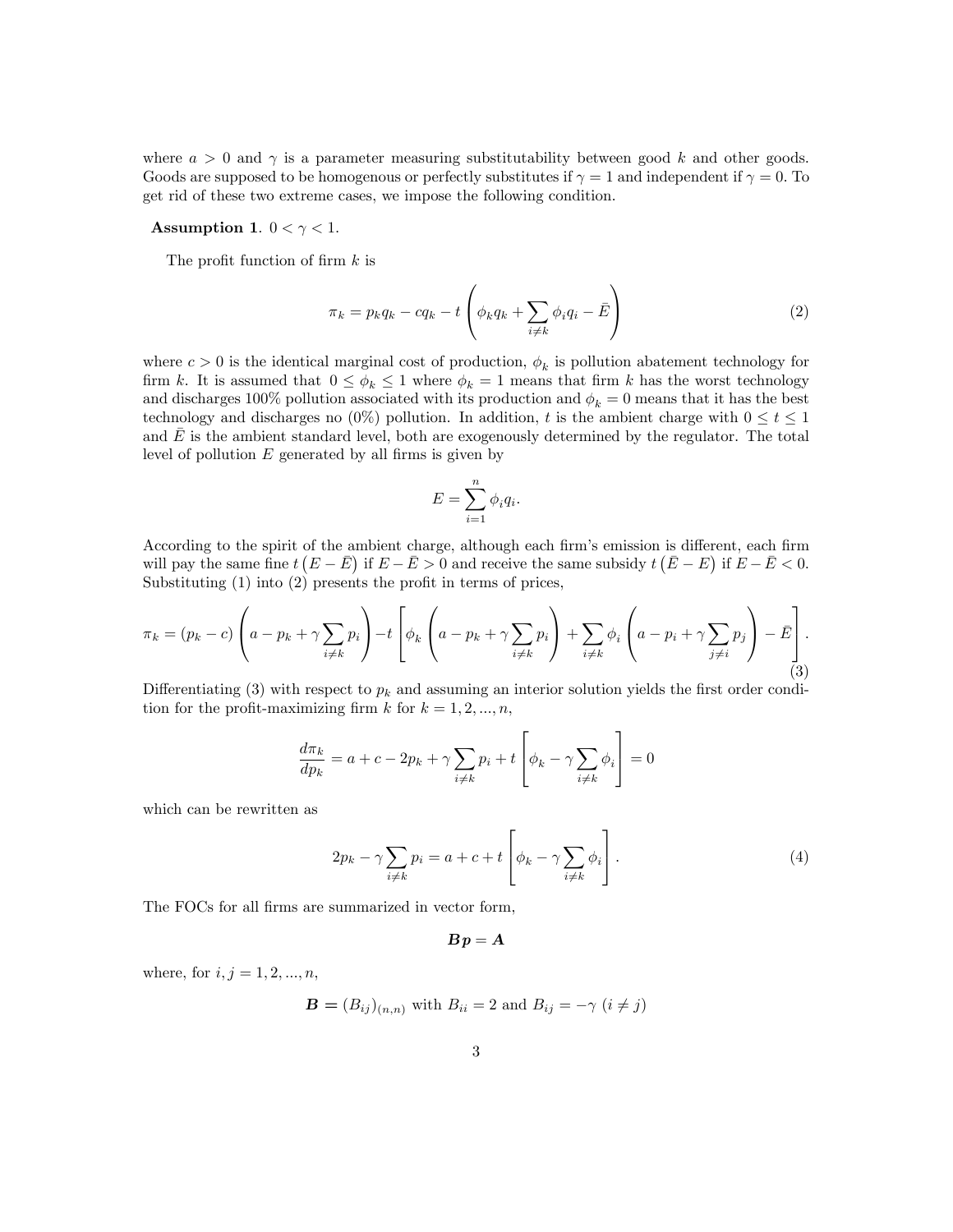and

$$
\boldsymbol{p} = (p_k)_{(n,1)} \text{ and } \boldsymbol{A} = \left( a + c + t \left[ \phi_k - \gamma \sum_{i \neq k} \phi_i \right] \right)_{(n,1)}
$$

Here we assume the following, otherwise  $|\mathbf{B}| = 0$  and we lose invertibility of matrix **B**.

Assumption 2.  $\gamma \neq \frac{2}{n-1}$  $n-1$ 

Under Assumption 2, the Bertrand price vector is given by

$$
\boldsymbol{p} = \boldsymbol{B}^{-1}\boldsymbol{A}
$$

where the diagonal and off-diagonal elements of inverse matrix  $\mathbf{B}^{-1} = (b_{ij})$  are

$$
b_{ii} = \frac{(n-2)\gamma - 2}{(2+\gamma)[(n-1)\gamma - 2]} \text{ and } b_{ij} = -\frac{\gamma}{(2+\gamma)[(n-1)\gamma - 2]}.
$$

Hence the Bertrand price of firm k for  $k = 1, 2, ..., n$  is

$$
p_k^B = \frac{-(2+\gamma)(a+c)+t\left\{\left[(n-1)\gamma^2+(n-2)\gamma-2\right]\phi_k+\gamma\sum_{i\neq k}\phi_i\right\}}{(2+\gamma)\left[(n-1)\gamma-2\right]}.
$$

Introducing new variables to simplify the expression of the Bertrand prices

$$
p_k^B = \frac{1}{K} \left\{ -(2+\gamma)(a+c) + t \left[ N\phi_k + \gamma \sum_{i \neq k} \phi_i \right] \right\} \tag{5}
$$

with

$$
K = (2 + \gamma) [(n - 1)\gamma - 2] \text{ and } N = (n - 1)\gamma^{2} + (n - 2)\gamma - 2.
$$

Substituting  $(5)$  into  $(1)$  presents the Bertrand output of firm  $k$ ,

$$
q_k^B = a - p_k^B + \gamma \sum_{i \neq k} p_i^B \text{ for } k = 1, 2, ..., n
$$
 (6)

and the total emission level at the Bertrand equilibrium is

$$
E^B = \sum_{k=1}^n \phi_k q_k^B. \tag{7}
$$

:

We discussed the conditions to guarantee that both  $p_k^B$  and  $q_k^B$  are positive in the Appendix.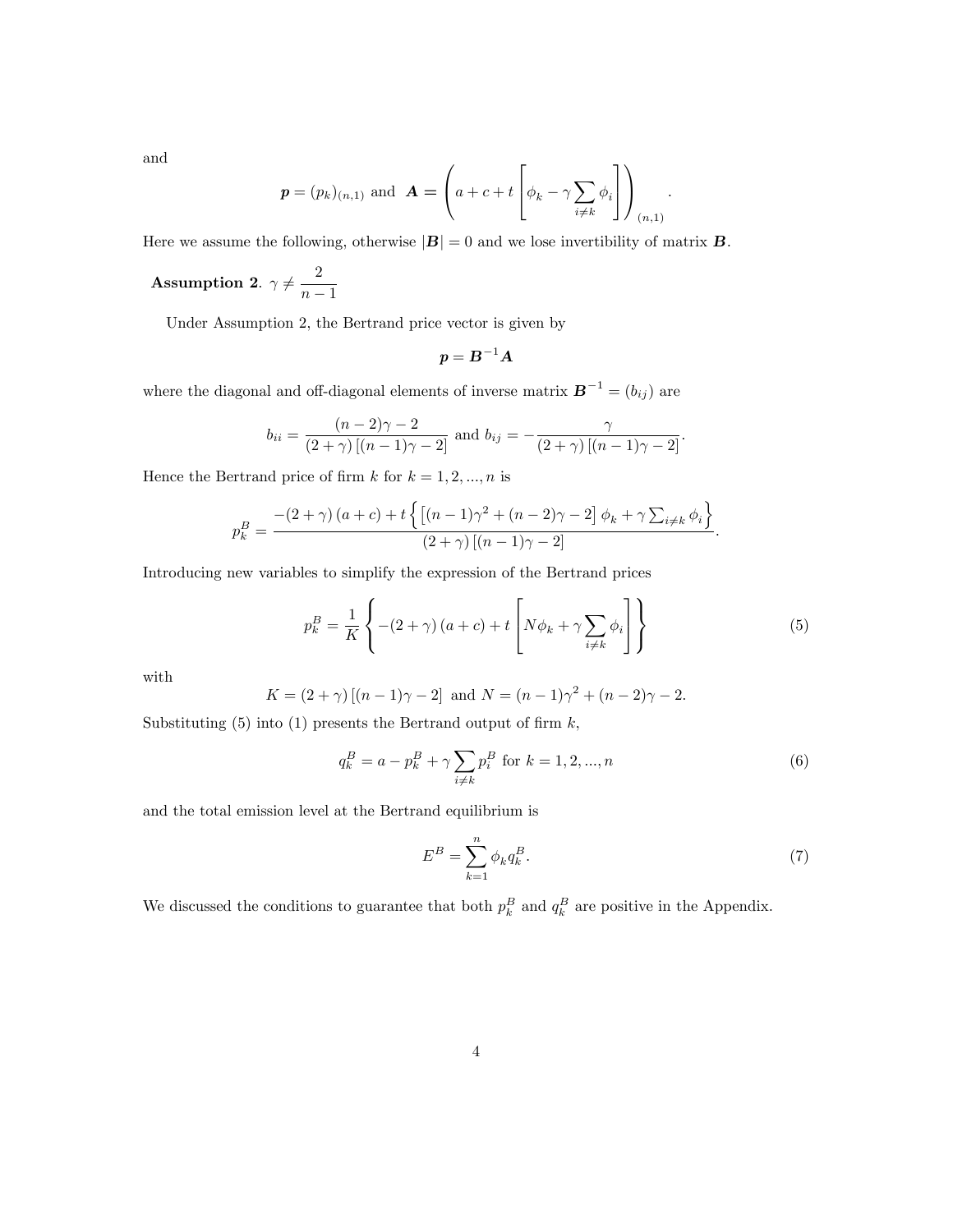## 3 Ambient Charge Effects

The effect of an increase in the ambient charge on  $q_k^B$  is obtained by differentiating (6) with respect to  $t$ ,

$$
\frac{dq_k^B}{dt} = -\frac{dp_k^B}{dt} + \gamma \sum_{i \neq k} \frac{dp_i^B}{dt}
$$

where

$$
\frac{dp_k^B}{dt} = \frac{1}{K} \left( N \phi_k + \gamma \sum_{i \neq k} \phi_i \right) \text{ and } \frac{dp_i^B}{dt} = \frac{1}{K} \left( N \phi_i + \gamma \sum_{j \neq i} \phi_j \right).
$$

Arranging the terms yields the following form of the ambient charge effect on the Bertrand production:

$$
\frac{dq_k^B}{dt} = \frac{1}{K} \left( N_1 \phi_k + N_2 \sum_{i \neq k} \phi_i \right) \tag{8}
$$

with

$$
N_1 = 2 - (n - 2)\gamma
$$
 and  $N_2 = (n - 1)\gamma^3 + 2(n - 2)\gamma^2 - 3\gamma$ .

Hence differentiating  $(7)$  with respect to t and then substituting  $(8)$  into the derivative yields, after arranging the terms, the effect on the total pollution in the following form,

$$
\frac{dE^B}{dt} = \frac{1}{K} \left[ N_1 \sum_{k=1}^n \phi_k^2 + N_2 \sum_{k=1}^n \sum_{i \neq k}^n \phi_k \phi_i \right] \tag{9}
$$

Before proceeding to determine the sign of the ambient charge effect, we provide a useful relation about the relative order of magnitudes of

$$
\sum_{k=1}^{n} \sum_{i \neq k}^{n} \phi_k \phi_i \text{ and } \sum_{k=1}^{n} \phi_k^2 \tag{10}
$$

which can be proved as follows. Using the relation  $2ab \le a^2 + b^2$  due to  $(a - b)^2 \ge 0$ ,

$$
\sum_{k=1}^{n} \sum_{i \neq k}^{n} \phi_k \phi_i
$$
\n
$$
= (\phi_1 \phi_2 + \dots + \phi_1 \phi_n) + (\phi_2 \phi_1 + \phi_2 \phi_3 \dots + \phi_2 \phi_n) + \dots + (\phi_n \phi_1 + \dots + \phi_n \phi_{n-1})
$$
\n
$$
\leq \frac{1}{2} (\phi_1^2 + \phi_2^2 + \dots + \phi_1^2 + \phi_n^2) + (\phi_2^2 + \phi_1^2 + \phi_2^2 + \phi_3^2 + \dots + \phi_2^2 + \phi_n^2) + \dots + (\phi_n^2 + \phi_1^2 + \dots + \phi_n^2 + \phi_{n-1}^2)
$$
\n
$$
= \frac{1}{2} 2(n-1) \sum_{k=1}^{n} \phi_k^2
$$
\n
$$
= (n-1) \sum_{k=1}^{n} \phi_k^2.
$$

Therefore we have

$$
\sum_{k=1}^{n} \sum_{i \neq k}^{n} \phi_k \phi_i \le (n-1) \sum_{k=1}^{n} \phi_k^2
$$
 (11)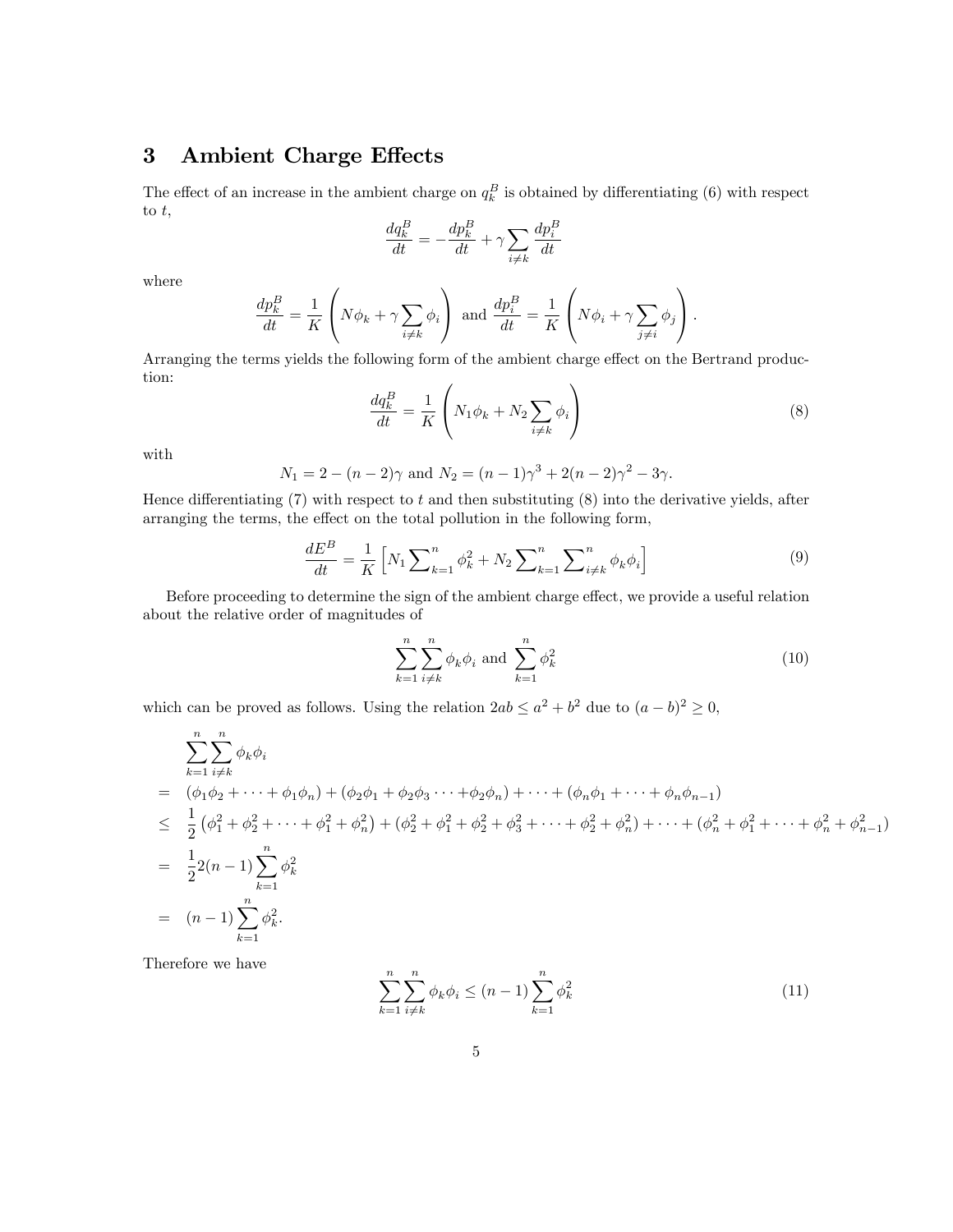where equality holds if and only if  $\phi_1 = \phi_2 = \cdots = \phi_n$ . Next dividing the first term in (10) by the second term gives the ratio that goes to zero if  $\phi_k$  is fixed and all other  $\phi_i \to 0$ ,

$$
\frac{\sum_{k=1}^{n} \sum_{i \neq k}^{n} \phi_k \phi_i}{\sum_{k=1}^{n} \phi_k^2} \to 0.
$$
\n(12)

Since this ratio is continuous in the  $\phi_i$  values, we have the following result with (12) and (11).

**Theorem 1** For any number  $M \in (0, n - 1]$  that depends on the  $\phi_k$  values, we have

$$
\sum_{k=1}^{n} \sum_{i \neq k}^{n} \phi_k \phi_i = M \sum_{k=1}^{n} \phi_k^2.
$$
 (13)

Now with this result, we proceed to determine the sign of (9). For sake of notational simplicity,

$$
A = \sum_{k=1}^{n} \sum_{i \neq k}^{n} \phi_k \phi_i > 0 \text{ and } B = \sum_{k=1}^{n} \phi_k^2 > 0
$$
 (14)

with which  $(9)$  can be written as

$$
\frac{dE^B}{dt} = \frac{B(N_1 + MN_2)}{K}.\tag{15}
$$

Solving  $N_2 = 0$ ,  $K = 0$  and  $N_1 = 0$  for  $\gamma$  presents the following threshold values,

$$
\gamma_n^1 = \frac{(2-n) + \sqrt{n^2 - n + 1}}{n-1}, \ \gamma_n^2 = \frac{2}{n-1} \text{ and } \gamma_n^3 = \frac{2}{n-2}
$$

where  $N_2$ , K and  $N_1$  were defined earlier. The followings in the  $(n, \gamma)$  plane are clear,

$$
N_2 \geq 0
$$
 according to  $\gamma \geq \gamma_n^1$ ,  

$$
K \geq 0
$$
 according to  $\gamma \geq \gamma_n^2$ ,  

$$
N_1 \geq 0
$$
 according to  $\gamma \leq \gamma_n^1$ 

and

$$
0<\gamma_n^1<\gamma_n^2<\gamma_n^3.
$$

Furthermore,

$$
\gamma_n^2 < 1
$$
 as  $n > 3$  and  $\gamma_n^3 < 1$  as  $n > 4$ .

Consider now  $N_1 + MN_2$  as function of M and  $\gamma$  and denote it as  $g(M, \gamma)$ . It can be checked that

$$
g(0, \gamma) = N_1 \text{ at } M = 0
$$

and

$$
g(n-1, \gamma) = (2+\gamma) [(n-1)\gamma - 1]^2
$$
 at  $M = n-1$ ,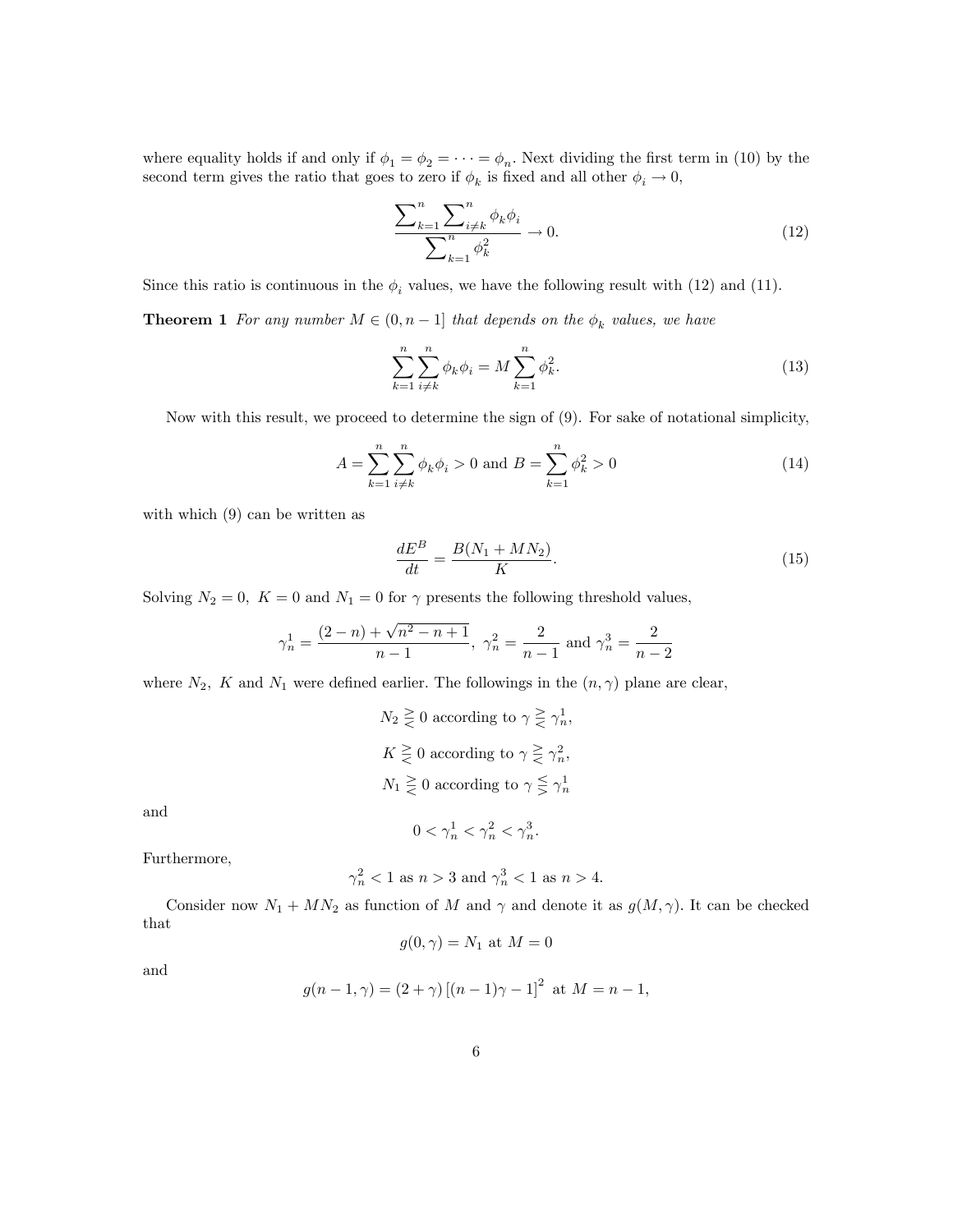where  $\gamma_n^0 = 1/(n-1)$  is the minimum point of  $g(n-1, \gamma)$  for  $\gamma > 0$  and therefore

$$
g(n-1,\gamma)\begin{cases} > 0 \text{ if } \gamma > 0 \text{ and } \gamma \neq \gamma_n^0 \\ &= 0 \text{ if } \gamma = \gamma_n^0. \end{cases}
$$

;

It is easy to see that  $\gamma_n^1 > \gamma_n^0$ . We denote the feasible region of  $\gamma$  by I that is, under Assumptions 1 and 2, defined as

$$
I = (0, \gamma_n^2) \cup (\gamma_n^2, 1)
$$

and divide it to four subintervals with the threshold values of  $\gamma$  defined above:

$$
I_1 = (0, \gamma_n^1], I_2 = (\gamma_n^1, \gamma_n^2), I_3 = (\gamma_n^2, \gamma_n^3]
$$
 and  $I_4 = (\gamma_n^3, 1)$ 

with  $(0, \gamma_n^2) = I_1 \cup I_2$  and  $(\gamma_n^2, 1) = I_3 \cup I_4$ .

In each interval, the direction of the ambient charge effect is determined as follows.

(I). In interval  $I_1, N_1 > 0, N_2 < 0$  and  $K < 0.$   $g(M, \gamma)$  decreases in M,  $g(0, \gamma) > 0$  and  $g(n-1,\gamma) > 0$  except  $\gamma = \gamma_n^0$ . Hence

$$
\frac{dE^B}{dt} \begin{cases} =0 \text{ if } M = n-1 \text{ and } \gamma = \gamma_n^0, \\ < 0 \text{ otherwise.} \end{cases}
$$

The equality holds on the dotted downward curve shown in Figure 2, the curve on which  $\gamma = \gamma_n^0$  holds. At the right end point,  $\gamma = \gamma_n^1$  that is on the lowest solid downward curve,  $N_1 > 0$  and  $N_2 = 0$ , so with all values of  $M, N_1 + N_2M = N_1$ . Hence

$$
\frac{dE^B}{dt} = \frac{BN_1}{K} < 0.
$$

(II). In interval  $I_2, N_1 > 0, N_2 > 0$  and  $K < 0$ . For all values of  $M \in (0, n - 1], N_1 + MN_2 > 0$ implying that

$$
\frac{dE^B}{\partial t} = \frac{B(N_1 + MN_2)}{K} < 0,
$$

since the numerator is positive and the denominator is negative. We already exclude, by Assumption 2, the value of  $\gamma_n^2 = 2/(n-1)$ , which is on the middle solid downward curve that is also the boundary between the yellow and orange regions in Figure 2.

(III). In interval  $I_3$ ,  $N_1 > 0$ ,  $N_2 > 0$ ,  $K > 0$  and  $M > 0$ , so

$$
\frac{dE^B}{dt} = \frac{B(N_1 + MN_2)}{K} > 0,
$$

since both the numerator and denominator are positive. At the right end point  $\gamma = \gamma_n^3$ , which is on the upper solid downward curve,  $N_1 = 0$  and  $N_2 > 0$ , so for all positive values of M,

$$
\frac{dE^B}{dt} = \frac{BMN_2}{K} > 0.
$$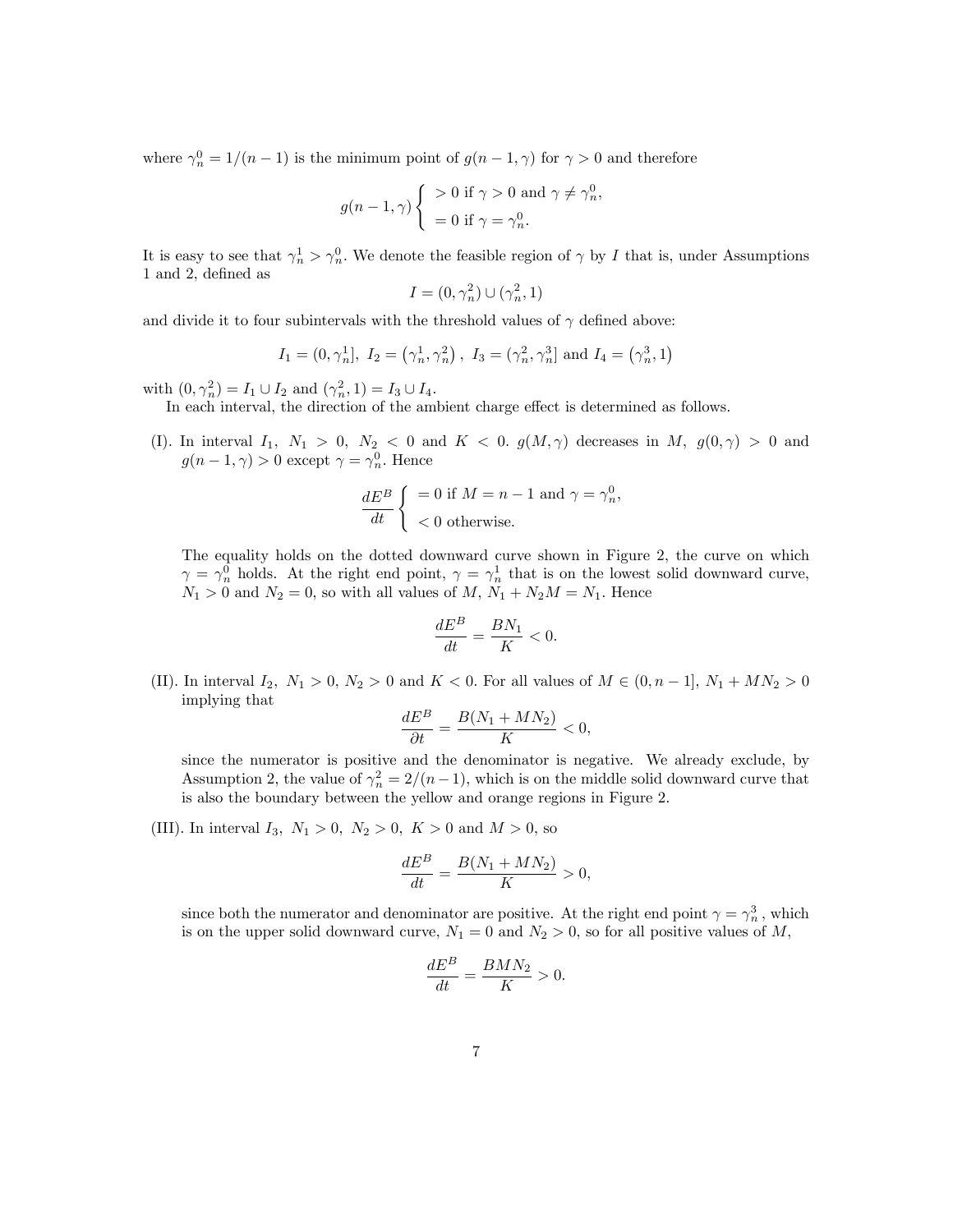(IV). In interval  $I_4$ ,  $N_1 < 0$ ,  $N_2 > 0$  and  $K > 0$ , so  $g(0, \gamma) < 0$  and  $g(n-1, \gamma) > 0$ . Therefore there is a unique value of  $M = M_0$  such that  $g(M_0, \gamma) = 0$ . Then

$$
\frac{dE^B}{dt} \begin{cases} > 0 \text{ if } M > M_0, \\ & = 0 \text{ if } M = M_0, \\ & < 0 \text{ if } M < M_0, \end{cases}
$$

where

$$
M_0 = \frac{(n-2)\gamma - 2}{[(n-1)\gamma^2 + 2(n-2)\gamma - 3]\gamma}.
$$
\n(16)

If  $dE^B/dt < 0$ , then  $E^B$  strictly decreases in t, if the inequality is reversed, then  $E^B$  strictly increases in t and if  $dE^B/dt = 0$ , then the total emission output does not depend on t, that is, the ambient charge has no effect on the total emission output of the industry. We can summarize the above derivations as follows:

**Theorem 2** Under Assumptions 1 and 2, we have the following ambient charge effect on the total level of pollution:

- (a)  $E^B$  strictly increases in t if  $\gamma_n^2 < \gamma \leq \gamma_n^3$  or  $\gamma_n^3 < \gamma < 1$  and  $M > M_0$ ,
- (b)  $E^B$  strictly decreases in t if  $0 < \gamma < \gamma_n^2$  except  $\gamma = \frac{1}{n}$  $\frac{1}{n-1}$  and  $M = n - 1$  or  $\gamma_n^3 < \gamma < 1$  and  $M < M_0$ ,
- (c)  $E^B$  does not depend on t if  $\gamma = \frac{1}{\sqrt{2\pi}}$  $\frac{1}{n-1}$  and  $M = n - 1$  or  $\gamma_n^3 < \gamma < 1$  and  $M = M_0$ .

The first condition of Theorem 2(b) holds in the interior of the yellow region except the dotted curve and so does the first half of Theorem  $2(a)$  in the orange region in Figure 1. As will be discussed in the Appendix,  $p_k^B$  and  $q_k^B$  can be negative for some combinations of  $(n, \gamma)$  under given specification of a, c, t and  $\phi_k$ . To consider these non-negative conditions may introduce unnecessary complication into Figure 1. Thus, at the expense of accuracy, we eliminate these conditions from Figure 1.



Figure 1. Division of the  $(n, \gamma)$  plane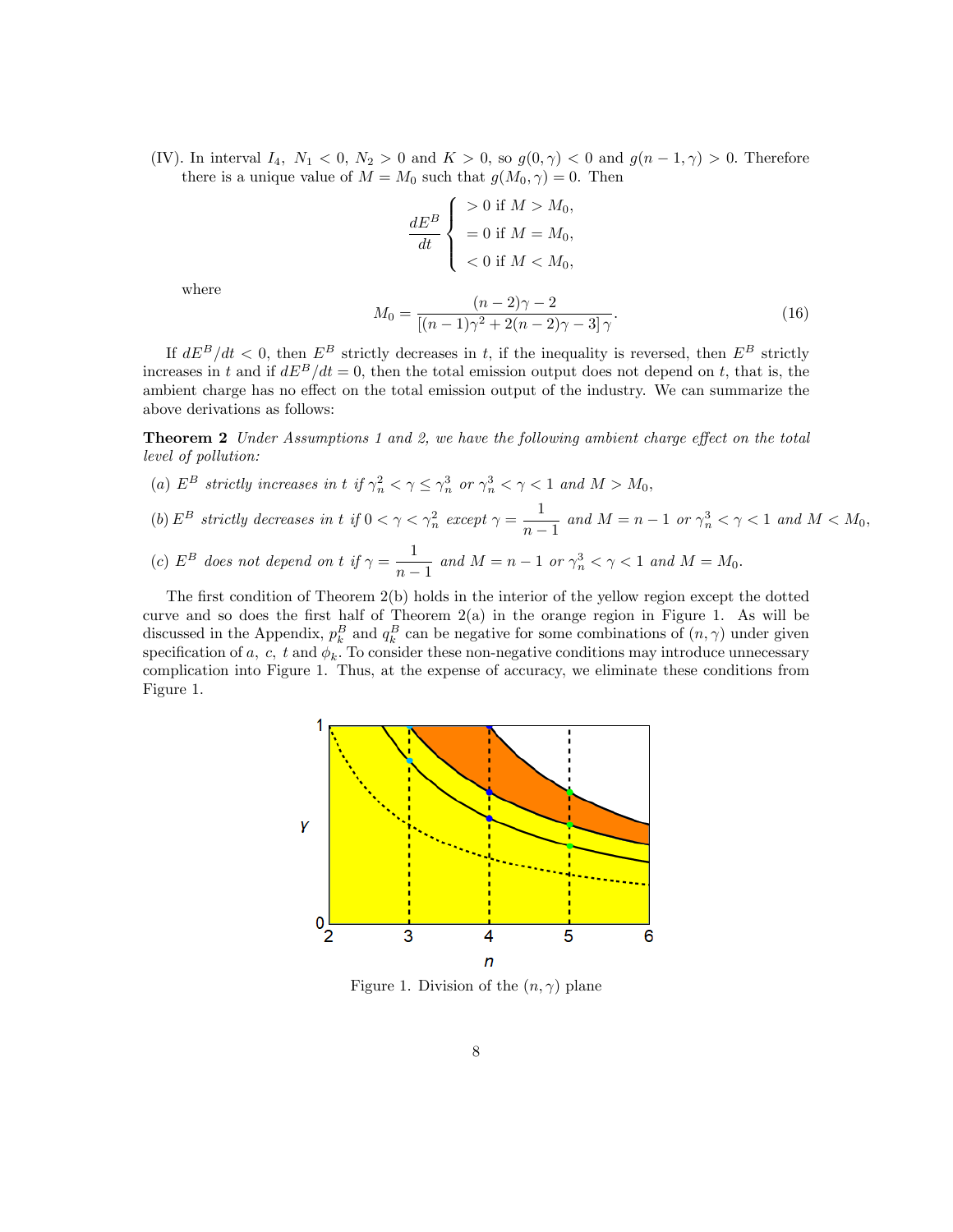From Theorem 2, we can easily derive the following results.

**Corollary 1** In Bertrand duopoly and triopoly, the ambient charge effect is always negative,

$$
\frac{dE^B}{dt} < 0.
$$

**Proof.** For  $n = 2$ , since  $\gamma_2^1 = \sqrt{3}$ ,  $I \subset I_1$ . For  $n = 3$ , since  $\gamma_3^2 = 1$ ,  $I = I_1 \cup I_2$ . Theorem 2(b) implies that  $E^B$  strictly decreases in t.

Notice that point  $(2, 1)$  is on the dotted curve as  $\gamma_2^0 = 1$  in duopoly and that the vertical dotted line at  $n=3$  crosses the lower solid curve at the lower light blue point at  $(3, \gamma_3^1)$  with  $\gamma_3^1 \simeq 0.823$ and the middle solid curve at the upper light blue point  $(3, \gamma_3^2)$  with  $\gamma_3^2 = 1$  as seen in Figure 1.

**Corollary 2** In Bertrand quadropoly, the domain of  $\gamma$  is divided into two parts  $I_1 \cup I_2$  and  $I_3$  where

$$
\frac{dE^B}{dt} < 0 \text{ for } t \in I_1 \cup I_2 \text{ and } \frac{dE^B}{dt} > 0 \text{ for } t \in I_3.
$$

**Proof.** For  $n = 4$ , the vertical dotted line at  $n = 4$  crosses the middle solid curve (i.e.,  $K = 0$ ) at  $\gamma_4^2 = 2/3$ , the end point of  $I_2$  and the upper solid curve at  $\gamma_4^3 = 1$ , the end point of  $I_3$ . Theorem 2(a) and (b) imply the positive effect for  $t \in I_3$  and the negative effect for  $t \in I_1 \cup I_2$ , respectively, where  $I_1 \cup I_2 \cup I_3 = I$ .

This corollary indicates that the perverse effect shown by Ganguli and Raju  $(2012)$  is possible for  $n = 4$ . For  $n \geq 5$ , as is seen in Figure 1, the interval  $I_4$  is not empty, implying a possibility of the perverse effect.

**Corollary 3** For  $n \geq 5$ , the domain I is divided into four subintervals where

$$
\frac{dE^B}{dt} < 0 \text{ for } t \in I_1 \cup I_2 \text{ and } \frac{dE^B}{dt} > 0 \text{ for } t \in I_3
$$

and for  $t \in I_4$ ,

$$
\frac{dE^B}{dt} < 0 \text{ for } M < M_0, \quad \frac{dE^B}{dt} = 0 \text{ for } M = M_0 \text{ and } \frac{dE^B}{dt} > 0 \text{ for } M > M_0.
$$

**Proof.** The first half is clear from Theorem 2. The second half is also clear from our earlier discussion about interval  $I_4$ .

The second result of Corollary 3 is illustrated in Figure 2 with  $n = 5, 6, 7, 8, 12$  and infinity. Each  $M_0$ -curve is defined for  $\gamma \geq \gamma_n^3$  and divides the  $(\gamma, M)$  plane into two parts: the ambient charge is good-nature (i.e.,  $dE^B/dt < 0$ ) below the curve and perverse (i.e.,  $dE^B/dt > 0$ ) above. These corollaries imply that the perverse effect discussed by Ganguli and Raju  $(2012)$  is impossible for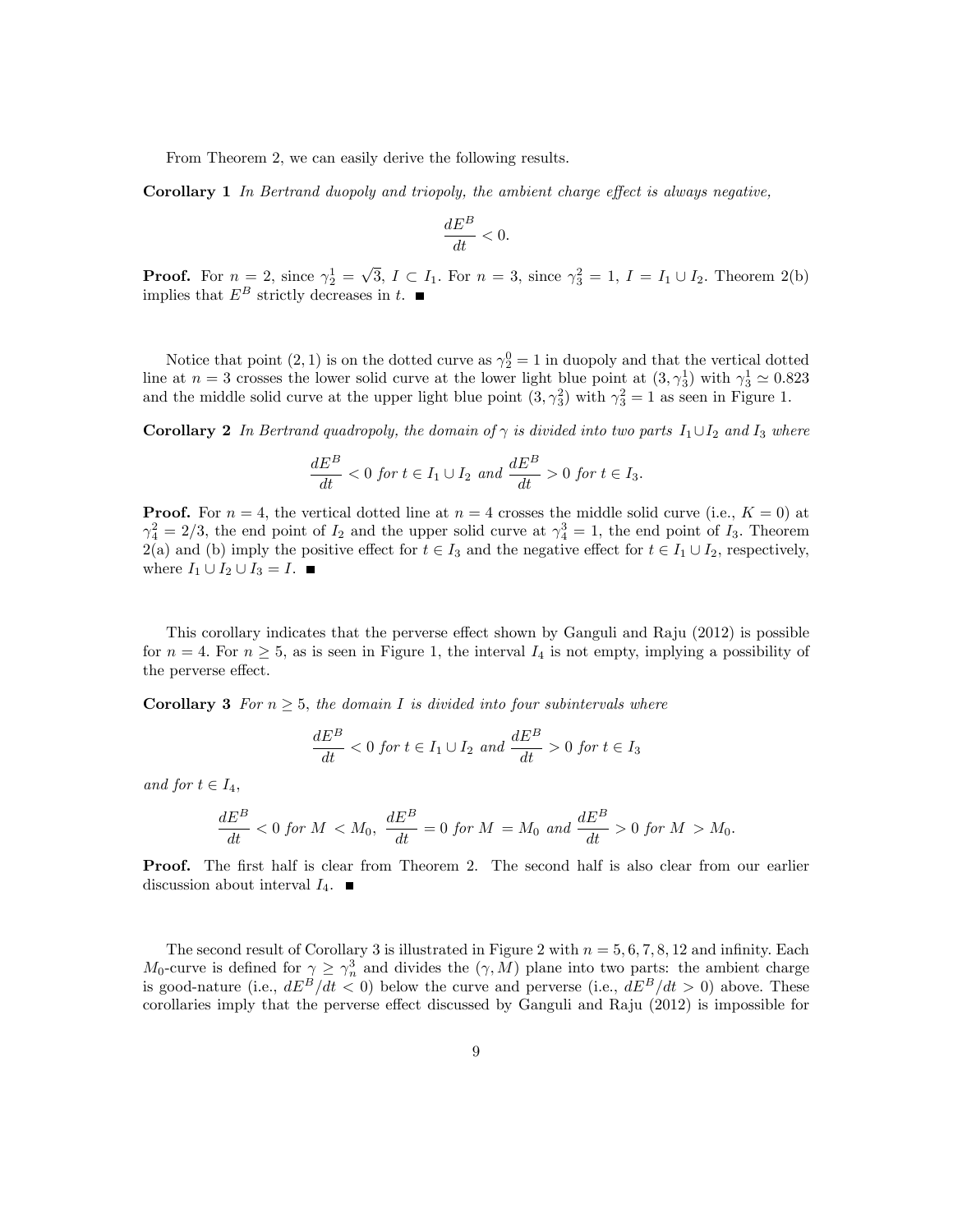$n \leq 3$  and possible for  $n \geq 4$ . As n increases, the threshold value of  $\gamma_n^3$  becomes smaller and the  $M_0$ -curve shifts upward, implying that a possibility of the perverse effect becomes less. The threshold values of  $\gamma$  are

$$
\gamma_5^3=\frac{2}{3},\; \gamma_6^3=\frac{1}{2},\; \gamma_7^3=\frac{2}{5},\; \gamma_8^3=\frac{1}{3},\; \text{and}\; \gamma_{12}^3\simeq=\frac{1}{5}.
$$

Notice that the  $M_0$ -curve with  $n = \infty$  is illustrated as the dotted curve. In Figure 2, 1/7 and 1/3 on the right vertical line are the  $M_0$ -values with  $n = 5$  and  $n = \infty$  for  $\gamma = 1$ , respectively. Any other  $M_0$ -values for  $\gamma = 1$  are possible to obtain.



Figure 2.  $M_0$ -curves with  $n = 5, 6, 7, 8, 12$  and  $\infty$ 

### 4 Concluding Remarks

We have examined the ambient charge effect on the observable concentration of pollutants under Bertrand competition. The main result was summarized in Theorem 2. We found that the ambient charge definitely regulates the NPS pollutions in duopoly and triopoly markets. If the number of the Örms in the Bertrand market increases, we demonstrated that controllability of the ambient charge depends on the substitutability of the differentiated goods.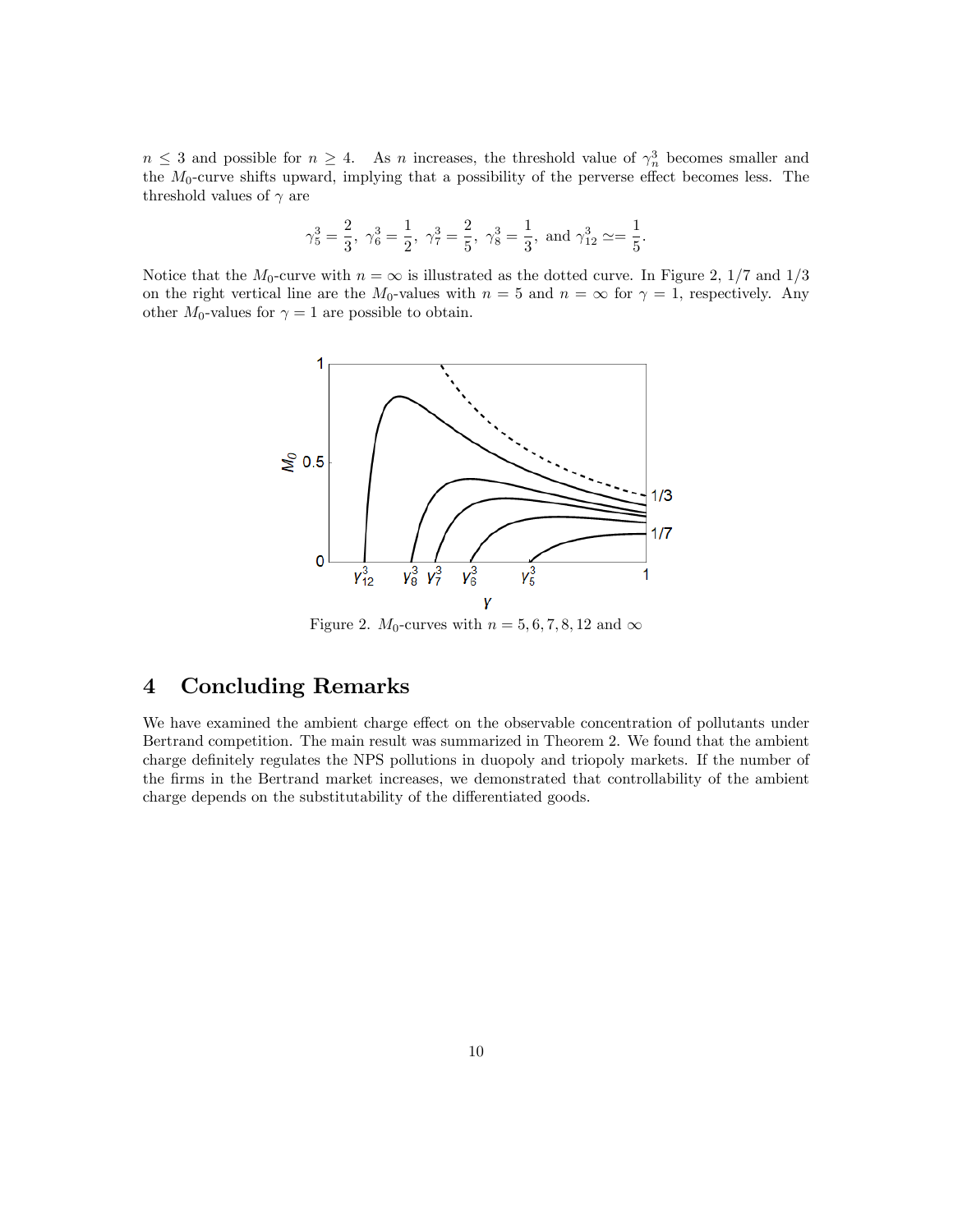#### Appendix

In this Appendix, we examine the conditions under which  $p_k^B$  and  $q_k^B$  are positive.

• Conditions for positive  $p_k^B$ 

Equation (5) can be rewritten as

$$
Kp_k^B = t(n-1)\phi_k\gamma^2 + \{t\left[(n-3)\phi_k + \phi\right] - (a+c)\}\gamma - 2\left[t\phi_k + (a+c)\right] \tag{A-1}
$$

with  $\phi = \sum_{i=1}^n \phi_i$ . Notice that the right hand side of (A-1) is quadratic in  $\gamma$ . Since its leading term is positive and its constant term is negative, there are two roots for  $\gamma$ , one is negative and the other is positive that is denoted by  $\bar{\gamma}$ .

$$
K p_k^B < 0 \text{ if } \gamma < \bar{\gamma} \text{ and } K p_k^B > 0 \text{ if } \gamma > \bar{\gamma}.
$$

By the definition of  $K$ ,

$$
K < 0 \text{ if } \gamma < \gamma^* = \frac{2}{n-1} \text{ and } K > 0 \text{ if } \gamma > \gamma^*
$$

where  $\gamma^*$  is denoted by  $\gamma_n^2$  in Section 3. Therefore we have

$$
p_k^B > 0 \text{ if either } \gamma < \min[\bar{\gamma}, \gamma^*] \text{ or } \gamma > \max[\bar{\gamma}, \gamma^*]
$$
 (A-2)

and

$$
p_k^B < 0 \text{ if } \min\left[\bar{\gamma}, \gamma^*\right] < \gamma < \max\left[\bar{\gamma}, \gamma^*\right].\tag{A-3}
$$

To check the relative magnitude between  $\bar{\gamma}$  and  $\gamma^*$ , we denote the right hand side of (A-1) as  $S(n,\gamma)$ and substitute  $\gamma^*$  into it,

$$
S(n, \gamma^*) = -\frac{2}{n-1} [(a+c)n - t\phi].
$$

where two inequality conditions,  $\phi \leq n$  as  $0 \leq \phi_k \leq 1$  and  $0 \leq t \leq 1$ , imply

$$
(a + c)n - t\phi \ge (a + c)n - n = (a + c - 1)n.
$$

Hence, if  $a + c > 1$ , then  $S(n, \gamma) > 0$  on the  $K = 0$  locus, implying that the  $S(n, \gamma) = 0$  locus is located above the  $K = 0$  locus. It is also supposed that the  $S(n, \gamma) = 0$  locus is located below if  $a + c$  takes small values. In Figure A with  $\phi_k = 2/3$  and  $t = 1/2$ , we visualize these relations in which the red curve corresponds to the  $K = 0$  locus and the blue curve to the  $S(n, \gamma) = 0$  locus. In Figure A(I) where  $\gamma^* < \bar{\gamma}$  holds,  $p_k^B > 0$  in the lower shaded region below the red curve and the upper shaded region above the blue curve. On the other hand,  $p_k^B < 0$  in the white region between the red and blue curves. In the same way,  $p_k^B > 0$  in the shaded regions and  $p_k^B < 0$  in the white region in Figure A(II) where  $\bar{\gamma} < \gamma^*$  holds. For the current specification of the parameters, the blue curve is descrived by

$$
\gamma = \frac{1 + 3(a + c)}{n - 1}
$$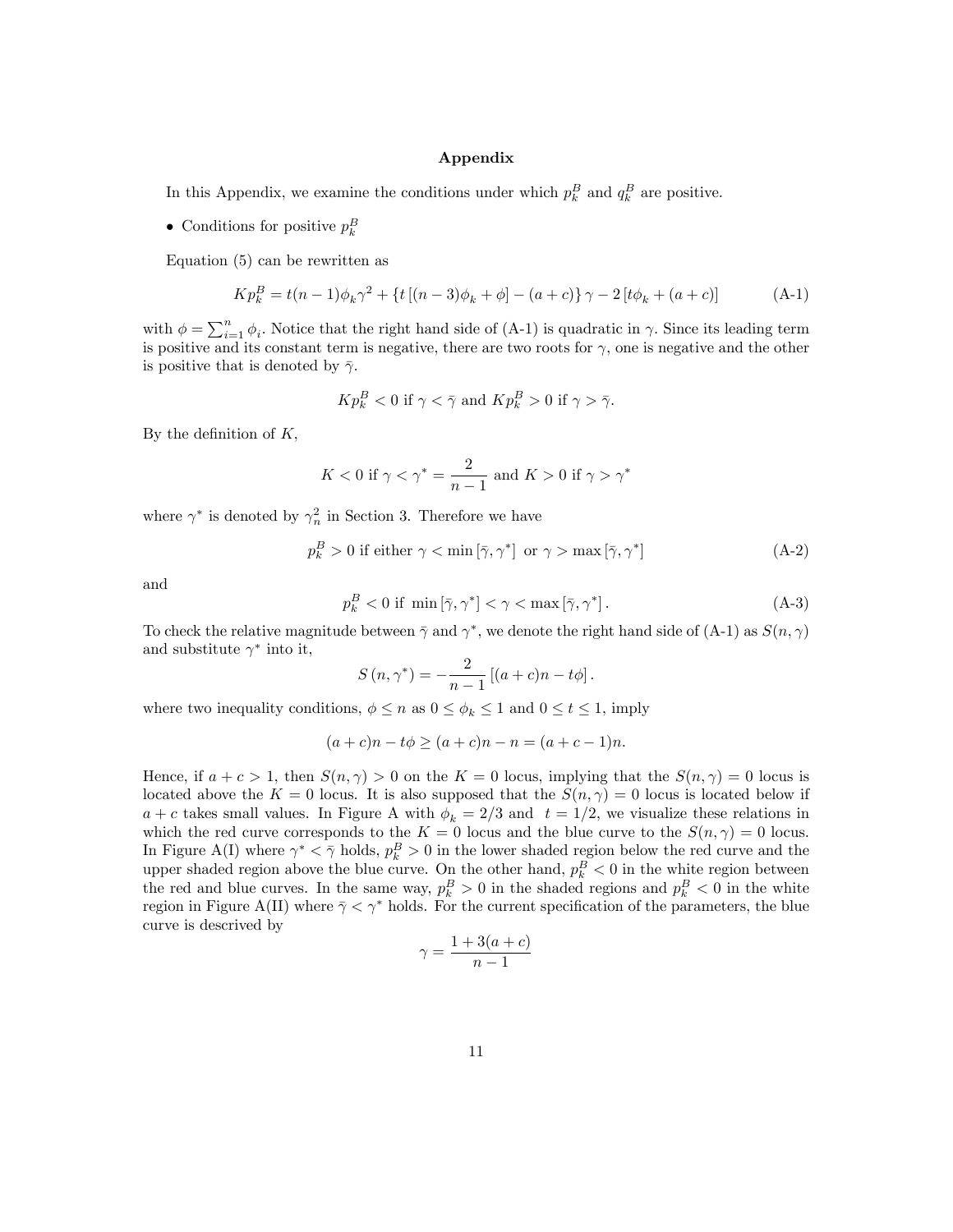that becomes identical with the red curve if  $a + c = 1/3$ .



Figure A. Shaded regions for positive  $p_k^B$  and white region for negative  $p_k^B$ 

• Conditions for positive  $q_k^B$ 

Consider next the positivity of output. Multiplying  $K$  to both sides of  $(6)$  gives

$$
Kq_k^B = Ka - Kp_k^B + \gamma \sum_{i \neq k} Kp_i^B \tag{A-4}
$$

Substituting the terms in the bracket of (5) reduces the right hand side of (A-4) to a cubic equation in  $\gamma$ ,

$$
Kq_k^B = a_3\gamma^3 + a_2\gamma^2 + a_1\gamma + a_0
$$

where

$$
a_3 = t(n-1)(\phi - \phi_k) > 0,
$$
  
\n
$$
a_2 = -(n-1)c + 2t(n-2)(\phi - \phi_k),
$$
  
\n
$$
a_1 = -(a+c) - 2c(n-2) - t[3(\phi - \phi_k) + (n-2)\phi_k] < 0 \text{ for } n \ge 2,
$$
  
\n
$$
a_0 = 2(c-a+t\phi_k).
$$

According to Descartes' rule of signs, this cubic equation, regardless of the sign of  $a_2$ , has one positive root if  $a_0 < 0$  since the number of sign differences between consecutive coefficients is one while it has zero or two positive roots including the identical roots if  $a_0 > 0$  since the number is two. Let us denote this function by  $f(\gamma)$ . In the case of  $a_0 < 0$ , suppose that  $\tilde{\gamma}$  solves  $f(\gamma) = 0$ . Then

$$
K q_k^B = f(\gamma) \lesseqgtr 0 \text{ if } \gamma \leq \tilde{\gamma}.
$$

Hence we have

$$
q_k^B > 0 \text{ if either } \gamma < \min[\tilde{\gamma}, \gamma^*] \text{ or } \gamma > \max[\tilde{\gamma}, \gamma^*]
$$
 (A-5)

and

$$
q_k^B < 0 \text{ if } \min\left[\tilde{\gamma}, \gamma^*\right] < \gamma < \max\left[\tilde{\gamma}, \gamma^*\right].\tag{A-6}
$$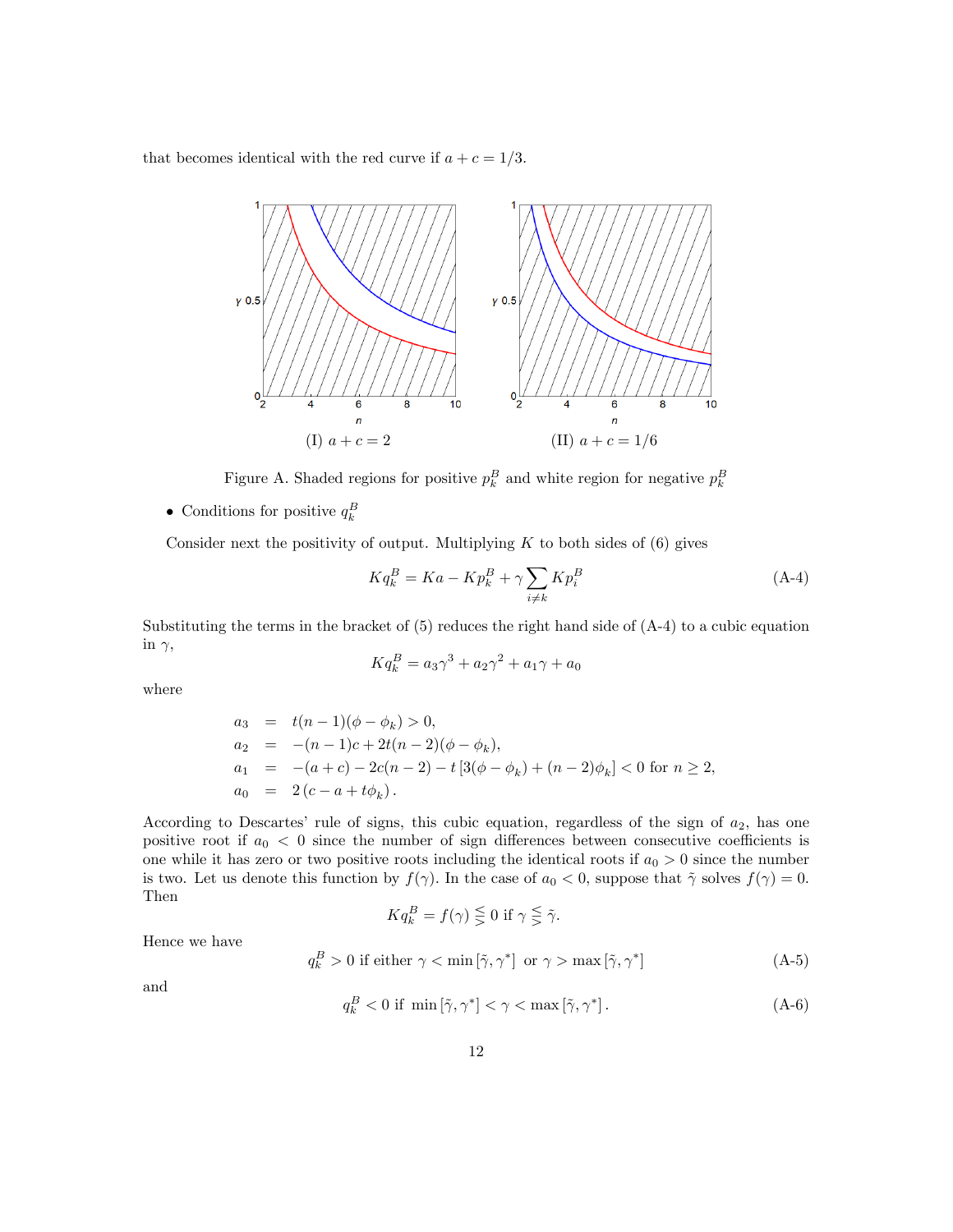In the case of  $a_0 > 0$  and  $f(\gamma) > 0$  for all  $\gamma > 0$ , we have

$$
q_k^B > 0 \text{ if } \gamma > \gamma^* \text{ and } q_k^B < 0 \text{ if } \gamma < \gamma^*.
$$
 (A-7)

In the case of  $a_0 > 0$  and  $f(\gamma) = 0$  has two positive solutions,  $0 < \tilde{\gamma}_1 < \tilde{\gamma}_2$ ,

$$
Kq_k^B = f(\gamma) < 0 \text{ if } \tilde{\gamma}_1 < \gamma < \tilde{\gamma}_2 \text{ and } Kq_k^B = f(\gamma) > 0 \text{ if } \gamma < \tilde{\gamma}_1 \text{ or } \tilde{\gamma}_2 < \gamma.
$$

Hence we have

$$
q_k^B > 0 \text{ if } \gamma > \gamma^* \text{ and } \gamma < \tilde{\gamma}_1 \text{ or } \tilde{\gamma}_2 < \gamma \text{ or if } \gamma < \gamma^* \text{ and } \tilde{\gamma}_1 < \gamma < \tilde{\gamma}_2. \tag{A-8}
$$

•  $p_k^B$ ,  $q_k^B$ ,  $\pi_k^B$  and  $E^B$  along  $\gamma = 1/(n-1)$ 

We can check how  $p_k^B$ ,  $q_k^B$ ,  $\pi_k^B$  and  $E^B$  look like if  $\gamma$  goes to  $\gamma^*$  where

as 
$$
\gamma \to \gamma^*
$$
, 
$$
\begin{cases} N = (n-1)\gamma^2 + (n-2)\gamma - 2 \to \gamma^*, \\ K = (2+\gamma)[(n-1)\gamma - 2] \to \begin{cases} +0 \text{ if } \gamma > \gamma^*, \\ -0 \text{ if } \gamma < \gamma^*.\end{cases}
$$

From (5) and these results, we further have

$$
K p_k^B \to -\frac{2}{n-1} [(a+c)n - t\phi] = Z
$$

implying that

$$
p_k^B \to \begin{cases} +\infty \text{ if either } \gamma > \gamma^* \text{ and } Z > 0 \text{ or } \gamma < \gamma^* \text{ and } Z < 0, \\ -\infty \text{ if either } \gamma > \gamma^* \text{ and } Z < 0 \text{ or } \gamma < \gamma^* \text{ and } Z > 0, \end{cases}
$$

that is, one sided limit is  $-\infty$  and the other  $+\infty$ . Further,

$$
K\left(q_k^B - a\right) \to \left[\left(n-1\right)\gamma^* - 1\right]Z = Z.
$$

Thus  $Kq_k^B$  has same limit as  $Kp_k^B$ . Multiplying by  $K^2$  both sides of (3) presents

$$
K^{2}\pi_{k}^{B} = (Kp_{k}^{B})(Kq_{k}^{B}) - cK^{2}q_{k}^{B} - t\left[\phi_{k}K^{2}q_{k}^{B} + \sum_{i\neq k}\phi_{i}K^{2}q_{k}^{B} - K^{2}\bar{E}\right].
$$

Notice that  $K \to 0$  implies  $K(Kq_k^B)$ ,  $K(Kq_i^B)$  and  $K^2\overline{E} \to 0$ . Thus  $K^2\pi_k^B \to Z^2$ . Therefore we have

 $\pi_k^B \to +\infty$  form both sides of  $\gamma < \gamma^*$  and  $\gamma > \gamma^*$ .